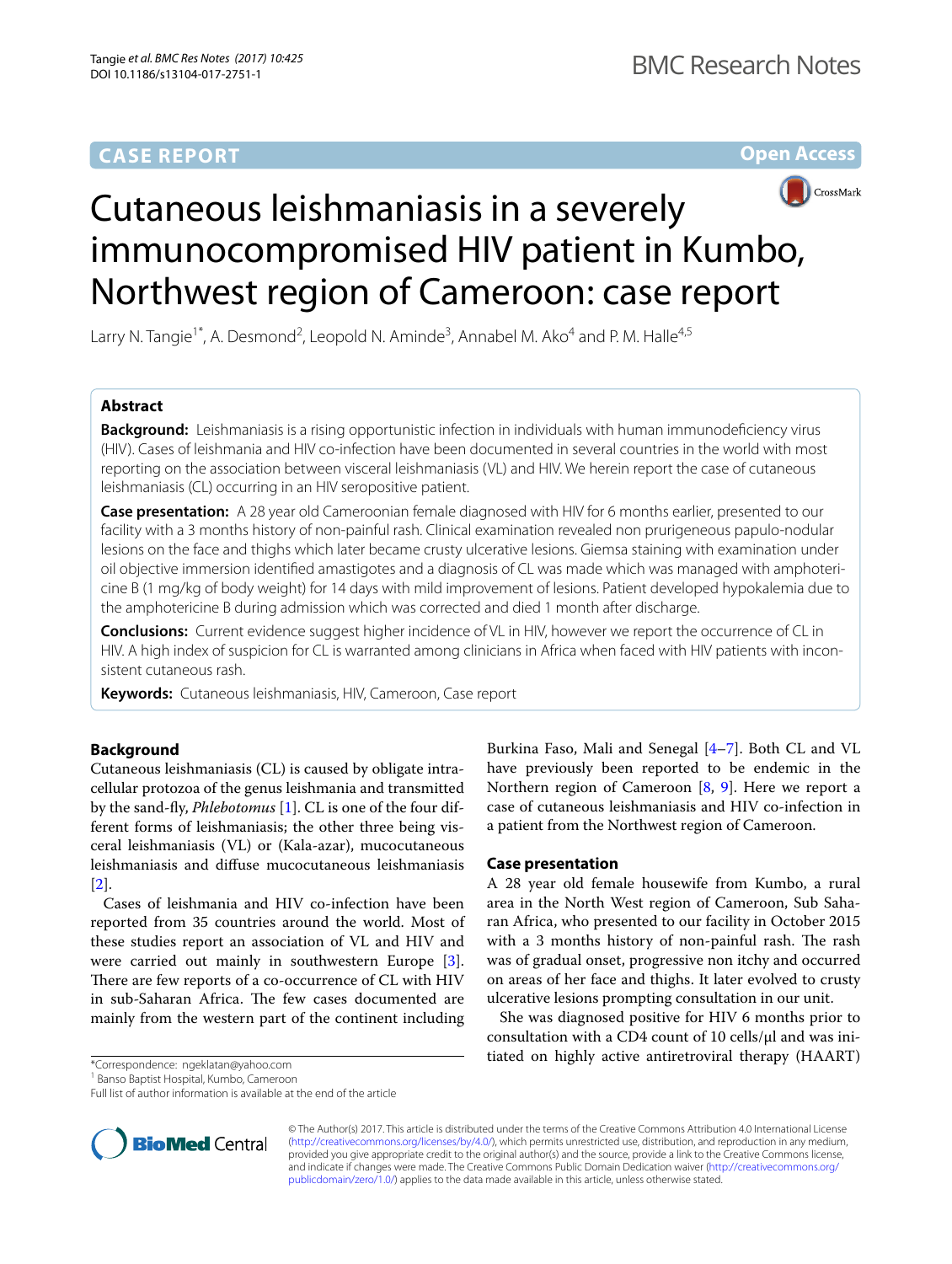Tenofovir, Lamivudine and Efavirenz. There was no history of intravenous drug use (IVDU).

On physical examination, she was cachectic and ill looking with a BMI of 15.6 kg/m<sup>2</sup>, with non-tender crusty ulcerated lesions around the nasal area (with destruction of nasal tissue and nasal septum), non-tender ulcerations around the mental regions with a few papular lesions around the cheeks (Fig. [1](#page-1-0)). No mucosal lesions were found in the mouth, there were neither lymphadenopathy, nor hepatomegaly and splenomegaly on abdominal palpation. She had spaced non ulcerative papular lesions on her thighs. There was neither hypoesthesia nor any nerve involvement around the ulcerations. The rest of physical exams was unremarkable. A working diagnosis of cutaneous leishmaniasis was made with a diferential of tertiary syphilis, cutaneous mycosis and cutaneous tuberculosis. The TPHA/VDRL done was non-reactive while a biopsy of ulcerations was negative for acid fast bacilli (AFB). A skin scrape of the lesions was negative for KOH while absence of hypoesthesia and a negative biopsy for AFB helped to exclude lepromatous leprosy. Venous blood was collected in an ethylenediaminetetraacetic acid (EDTA) tube, spinned at 3000 rpm for 5 min. A sample from the Bufy coat was obtained and a thin film made. The slide was stained with Giemsa and examined with oil objective immersion to identify the amastigote (Fig. [2\)](#page-1-1).

She was treated with amphotericine B given intravenously at 1 mg/kg for 2 weeks with mild improvement

<span id="page-1-0"></span>

**Fig. 1** Nasal and mental area ulcerations **patient. patient.** 



<span id="page-1-1"></span>**Fig. 2** Microscopy showing amastigotes

in lesions. Renal function test was normal before and 1 week after initiation of amphotericine B. She developed hypokalemia due to amphotericine B which was corrected with intravenous potassium. She was discharged but died 1 month later.

## **Discussions**

Infections caused by the protozoan leishmania represent a wide range of diseases, including CL, mucocutaneous leishmaniasis (ML), and visceral leishmaniasis (VL)  $[10]$  $[10]$ . The disease is endemic in 88 countries of southern Europe, Central and South America, Africa, the Middle East and the Indian subcontinent. More than 350 million men, women and children are at risk of leishmaniasis worldwide  $[11]$  $[11]$ . The are 12 million individuals suffering from the disease worldwide, with half a million new cases of VL and 1.5 million cases of CL registered annually [\[11](#page-3-1)]. The incidence of infections caused by leishmania in HIVinfected patients is increasing throughout the world [[12\]](#page-3-2).

Although VL is the most frequent form of leishmania infection seen in HIV-infected patients, CL and HIV co-infections are also becoming frequent in these individuals [\[12\]](#page-3-2). CL manifests as single or multiple papules, nodules or plaques, which are non-itchy, painless and with or without ulceration, usually over exposed areas of the body [\[8](#page-2-5)]. Both diseases (leishmaniasis and HIV) infect and multiply in monocytes, and in the case of a co-infection, there is a mutual replication of both in host cells. This may further lower the body's defense mechanism with resultant poor prognosis as was evident in our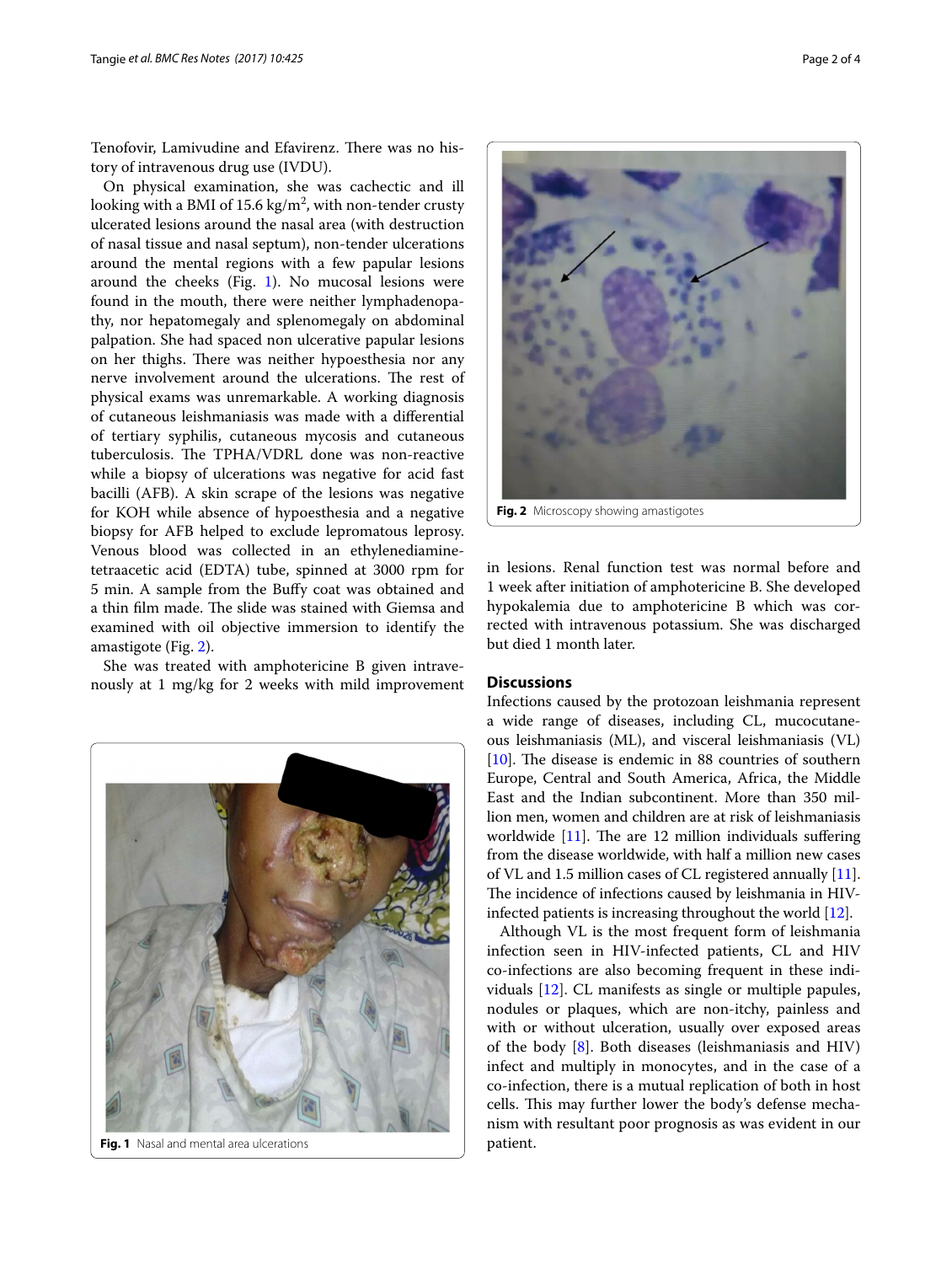In fact, a leishmaniasis infecting myeloid cell promotes HIV replication while HIV in turn, promotes an uptake of leishmaniasis by macrophages and amplifes parasitic replication in monocytes [[12\]](#page-3-2). In cases of leishmania and HIV co-infection, CD4 <200cells/µl and malnutrition could lead to reactivation of latent infections (reactivation leishmaniasis).

Our case correlates with earlier reports that leishmaniasis tends to occur in advanced stages of HIV infection [[11\]](#page-3-1). Considering the very low CD4 count, and absence of other opportunistic infections in our case suggests that CL could be a potential opportunistic infection in HIV. Interestingly despite the low CD4 count there was no visceralization of the leishmania species. Although data suggest a higher incidence of VL in HIV positive patients, more cases of CL are being reported in HIV positive patients  $[7, 10, 12]$  $[7, 10, 12]$  $[7, 10, 12]$  $[7, 10, 12]$  $[7, 10, 12]$ . The Giemsa staining used in our setting for diagnosis of leishmaniasis is rarely done in most remote primary health care facilities as most staf are unskilled and even more the absence of necessary equipment. The standard therapy for CL is antimoniate, however other second line drugs such as amphotericine B and ketoconazole are being used. Poor response to therapy could be secondary to severe immunodepression and suboptimal therapy. Currently, the standardized treatment of CL for immunocompetent patients is either intralesional or systemic antimonials, and HIV-infected patients have also shown a good response to antimonials [[13\]](#page-3-3). Liposomal amphotericine B has also been found to be effective  $[14]$  $[14]$ . The use of non liposomal amphotericine B intravenously due to non-availability of the liposomal form in our setting could also explain the poor response to therapy.

## **Conclusions**

Leishmaniasis is a rising opportunistic infection in HIV. Though data suggest more cases of VL in HIV, there are increasingly cases of CL being reported in HIV positive patients as demonstrated by the above report. Appropriately investigating suspicious cutaneous lesions in HIV positive patients may lead to further detection. We therefore recommend a high index of suspicion amongst clinicians when faced with an atypical rash in an HIV positive patient.

#### **Abbreviations**

CL: cutaneous leishmaniasis; HIV: human immune defciency virus; HAART: highly active antiretroviral therapy; IVDU: intravaneous drug use; VL: visceral leishmaniasis.

#### **Authors' contributions**

LNT made the diagnosis, followed up the patient and wrote the manuscript. DA contributed to the diferential diagnosis elucidated and revised the manuscript. AMA revised literature review and suggested the laboratory

investigations for diagnosis. LNA critically revised the manuscript and contributed to all parts. HMP critically revised the manuscript and contributed in the management of hypokalemia. All authors read and approved the fnal manuscript.

## **Author details**

<sup>1</sup> Banso Baptist Hospital, Kumbo, Cameroon.<sup>2</sup> Nkwen Baptist Hospital, Bamenda, Cameroon.<sup>3</sup> School of Public Health, University of Queensland, Brisbane, Australia. 4 Faculty of Medicine, University of Douala, Douala, Cameroon. 5 Department of Internal Medicine, Douala General Hospital, Douala, Cameroon.

#### **Acknowledgements**

We would like to thank the nurses who took part in the care of the patient as well as the administration of BBH Kumbo and Mr. Lambert Tardzeyuf.

#### **Competing interests**

The authors declare that they have no competing interests.

# **Availability of data and materials**

Data on this report is available in the archives of Banso Baptist Hospital for review.

## **Consent for publication**

Written informed consent was obtained from the patient before discharge for the publication of this case report and any accompanying images. A copy of the written consent is available for review by the Editor-in-Chief of this journal.

## **Ethics approval and consent to participate**

Authorization was obtained from the ethical review board of BBH Kumbo.

#### **Funding**

No funding was available.

#### **Publisher's Note**

Springer Nature remains neutral with regard to jurisdictional claims in published maps and institutional afliations.

Received: 9 November 2016 Accepted: 23 August 2017 Published online: 25 August 2017

#### **References**

- <span id="page-2-0"></span>1. Burns T, Breathnach S, Cox N, Grifths C, editors. Rook's textbook of dermatology. 8th ed. Wiley-Blackwell: West Sussex; 2010.
- <span id="page-2-1"></span>2. Shah S, Shah A, Prajapati S, Bilimoria F. Post-kala-azardermal leishmaniasis in HIV-positive patients: a study of two cases. Indian J Sex Transm Dis. 2010;31:42–4.
- <span id="page-2-2"></span>3. Desjeux P, Alvar J. Leishmania. HIV co-infections: epidemiology in Europe. Ann Trop Med Parasitol. 2003;97(Suppl 1):3–15.
- <span id="page-2-3"></span>4. Guigemde R, Sawadogo O, Bories C, Traore K, Nezien D, Nikiema L, et al. Leishmania major and HIV co-infection in Burkina Faso. Trans R Soc Trop Med Hyg. 2003;97:168–9.
- 5. Niamba P, Traoré A, Goumbi-Lompo O, Traoré A, Traoré-Barro F, Soudré BR. Difuse cutaneous leishmaniasis in a HIV-positive patient in Western Africa. Australas J Dermatol. 2007;48:32–4.
- 6. Mahe A, Bobin P, Coulibaly S, Tounkara A. Skin diseases disclosing human immunodefciency virus infection in Mali [in French]. Ann Dermatol Venereol. 1997;124:144–50.
- <span id="page-2-4"></span>7. Ndiaye P, Develoux M, Dieng M, Huerre M. Difuse cutaneous leishmaniasis and acquired immunodefciency syndrome in a Senegalese patient [in French]. Bull Soc Pathol Exot. 1996;89:282–6.
- <span id="page-2-5"></span>8. Dondji B. Leishmaniasis and *Phlebotomus* of Cameroon: review of current data [in French]. Bull Soc Pathol Exot. 2001;94:277–9.
- <span id="page-2-6"></span>9. Kaptué L, Zekeng L, Fomekong E, Nsangou A, Tagu JP, Tchuela J. Visceral leishmaniasis in Cameroon. Report of various cases and clinical study in the region of Kousseri, far-north of Cameroon [in French]. Bull Soc Pathol Exot. 1992;85:156–8.